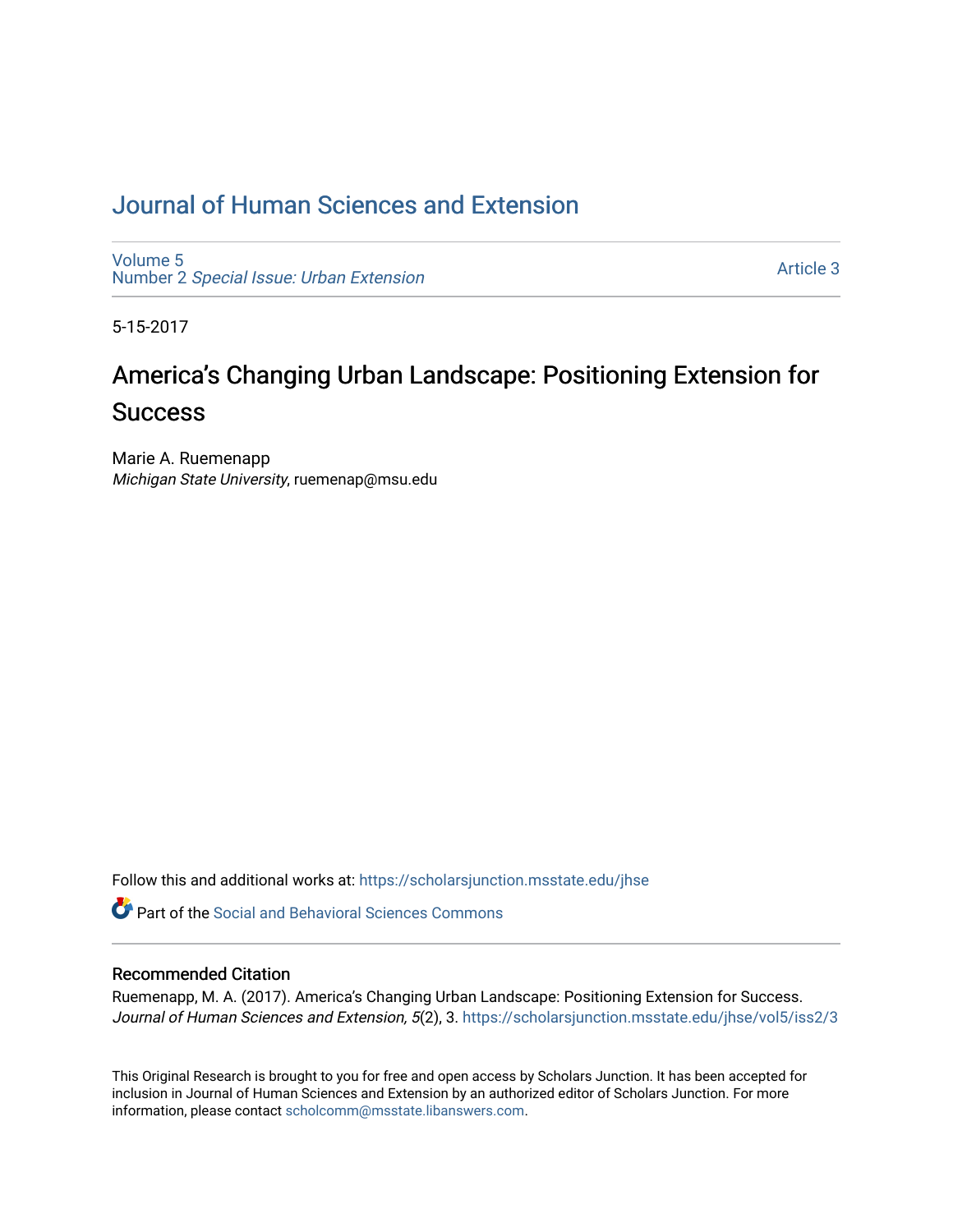# **America's Changing Urban Landscape: Positioning Extension for Success**

## **Marie A. Ruemenapp**

*Michigan State University* 

*For the Cooperative Extension Service (Extension) to have a substantive urban presence and impact, it will be vital for local Extension staff, state Extension systems, and the national Extension system to understand how to position Extension for success in large metropolitan regions. To do this, Extension should examine its history of working in cities, work to overcome a number of internal barriers or challenges that are defined in Extension literature, and develop a deeper understanding of the unique and complex set of characteristics and features of urban environments. As Extension does this, it will be important for it to move forward in a manner that ensures it is relevant to local metropolitan residents while being responsive to the needs of communities statewide. It will also be imperative that Extension be recognized locally, statewide, and nationally for its work; however, Extension is not starting from scratch as it has more than a 60-year history of working in cities. Extension should learn from best practices within the numerous strong urban and suburban operational and educational models present in a number of states.* 

*Keywords:* metropolitan, history, demographics, barriers, marketing, best practices

## **Introduction**

For the Cooperative Extension Service (Extension) to have a substantive urban presence and impact, it will be vital for local, state, and national Extension leaders to understand how to position Extension for success in America's changing urban landscape. Successful "positioning" will require Extension to define and delineate its unique niche in metropolitan areas. This niche will need to differentiate Extension from other organizations in urban centers that are doing similar work by bringing the full range of Land-Grant University resources to the community.

To begin to define the right niche for Extension that will allow it to successfully position itself in urban and metropolitan settings, Extension should examine its history of working in cities to understand successes and failures so it might respond to the current call to serve urban residents and communities in an informed manner. Extension will most likely need to overcome a number of internal barriers or challenges that are defined in Extension literature. Extension will need to

Direct correspondence to Marie A. Ruemenapp at [ruemenap@msu.edu](mailto:ruemenap@msu.edu)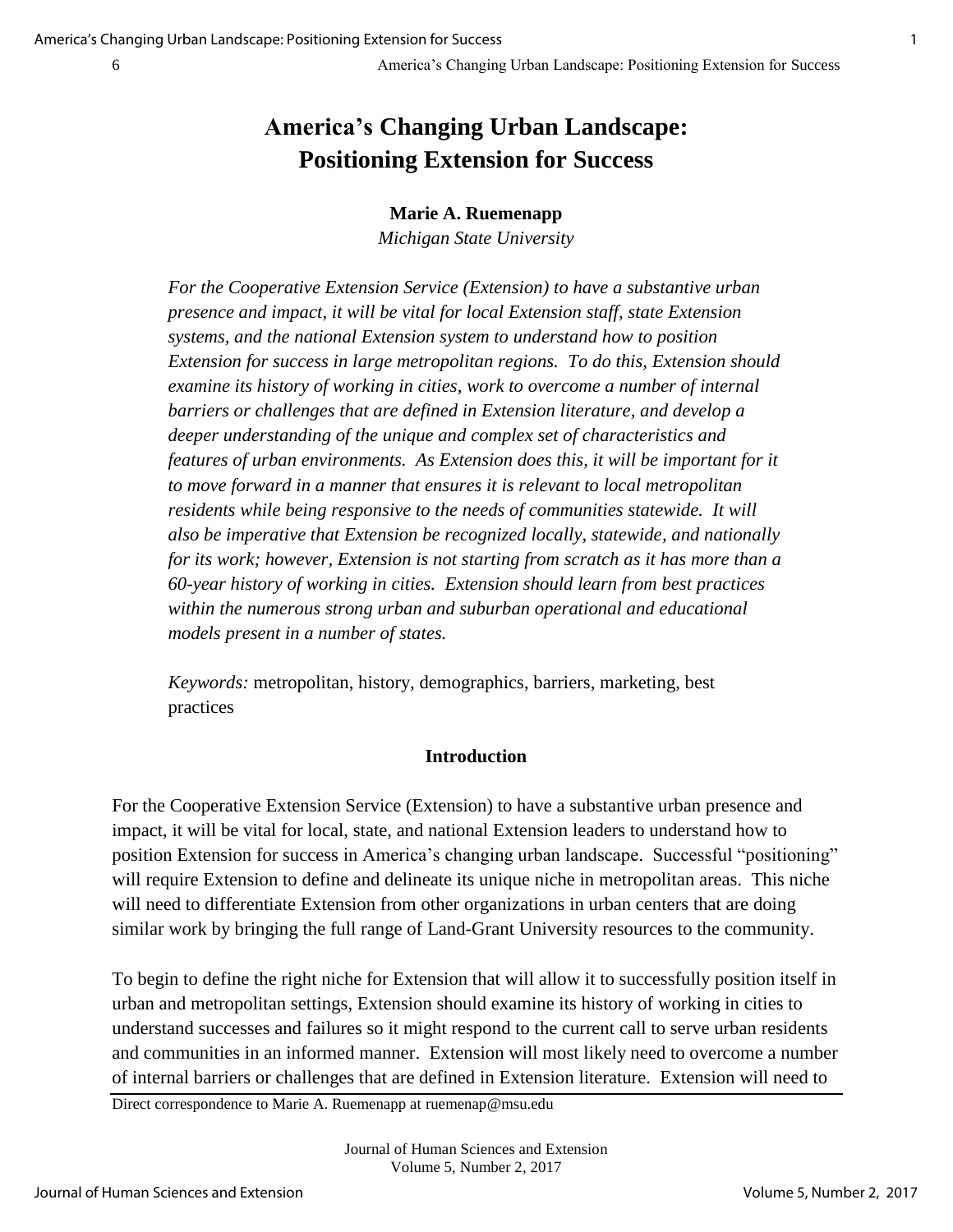develop a deeper understanding of the unique and complex set of characteristics and features of urban environments, including the economic, demographic, geographic, and political shifts or changes that have occurred and continue to occur in urban settings. As Extension moves forward, it will be important to do so in a manner that ensures Extension is relevant to local metropolitan residents while being responsive to the needs of urban communities statewide. It will also be imperative that Extension be recognized locally, statewide, and nationally for its work; however, Extension is not starting from scratch as it has more than a 60-year history of working in cities. It should learn from best practices within the numerous strong urban and suburban operational and educational programming models present in a number of states.

To assist Extension in thinking about how it needs to position itself in American's changing 21st century landscape, this article provides a brief overview of Extension's history and mission to work in cities, presents a set of barriers or challenges that have been defined in Extension literature, and outlines a number of changes that have occurred and continue to occur within today's urban environments. It will conclude by presenting a set of urban Extension examples along with issues or questions that still need to be explored around effective positioning of Extension.

# **Extension's History in Cities**

Since its creation in 1914, the mission of Extension has been to provide access to the research and resources of the Land-Grant Universities through educational programming that translates science for practical application to empower people to change aspects of their practices, attitudes, behaviors, and lives (Bailey et al., 1909; National Institute of Food and Agriculture [NIFA], 2017). The vision for Extension outlined in the Smith-Lever Act was to do more than attend to the needs of agriculture and rural America; it advocated for an Extension system that would improve the vitality of all communities to create a better America (Peters, 2002; Rasmussen, 1989). Despite some internal and external debates that have been occurring for more than 50 years about where Extension resources should be invested, there is no policy or legislation that prohibits Extension, or Land-Grant universities, from working in metropolitan areas (Fehlis, 1992; Panshin, 1992). Although the traditional basis of Extension was founded on delivering programs to rural communities and families, population shifts have required Extension to broaden its reach (Henning, Buchholz, Steele, & Ramaswamy, 2014; Webster & Ingram, 2007). In the 21st century, for Extension to effectively carry out its authorized mission of improving the vitality of communities to create a better America, there is a growing call for Extension to recognize and support the fact that its mission must include serving urban, as well as rural, audiences (Argabright, McGuire, & King, 2012; Bloir & King, 2010; Borich, 2001; Fehlis, 1992; Harriman & Daugherty, 1992; Henning et al., 2014; Krofta & Panshin, 1989; National Urban Extension Leaders [NUEL], 2015; National Urban Extension Task Force, 1996; Panshin, 1992; Webster & Ingram, 2007).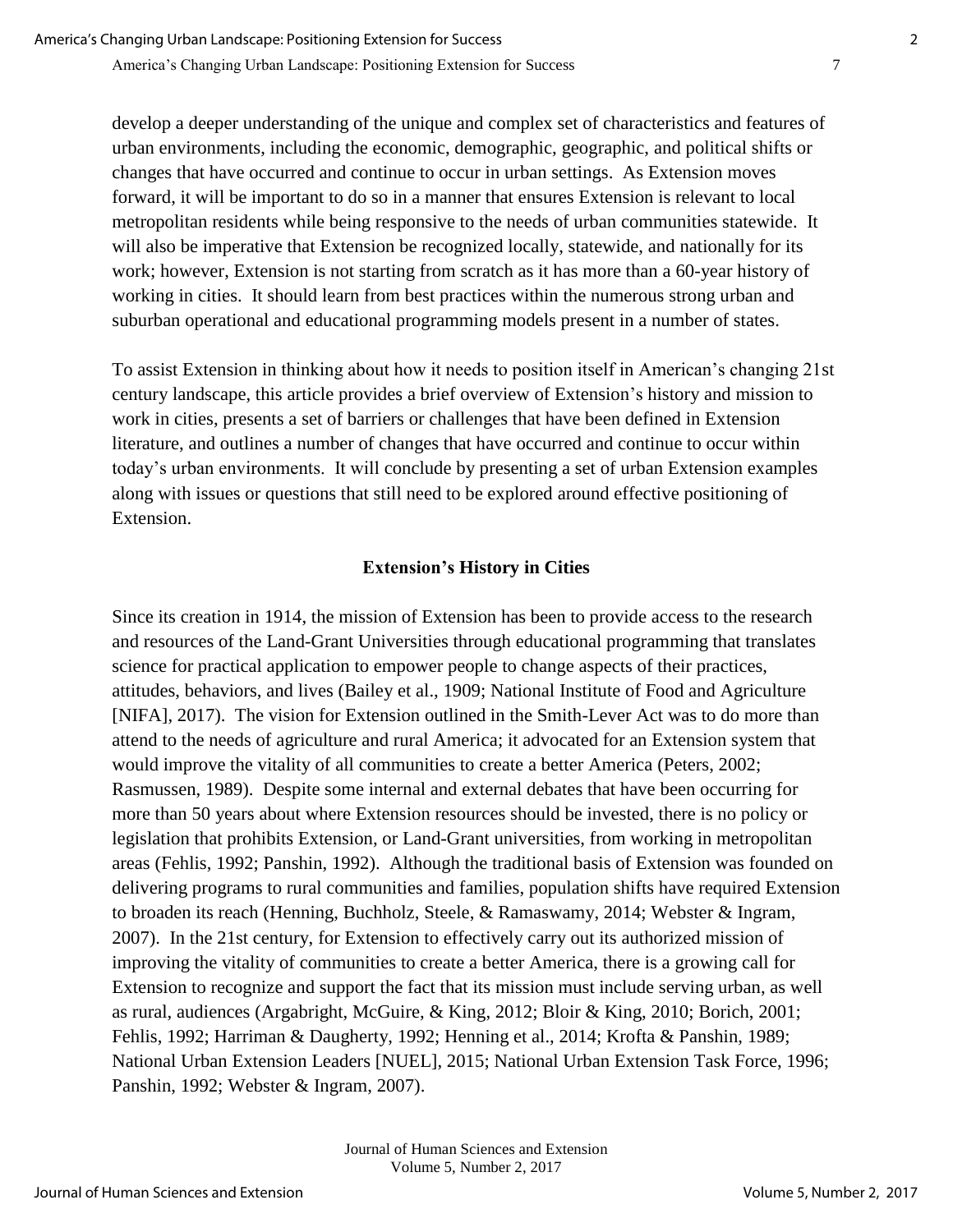The call for Extension to expand and enhance its efforts in metropolitan areas is not new. The discussion about the need for Extension to focus some of its resources on cities started 60 to 70 years ago (Borich, 2001; Ford Foundation, 1966). In a literature review on urban Extension, one of the first references found was to a multiyear, eight-city "experimental" urban Extension effort funded by the Ford Foundation in the mid-1950s. The Ford Foundation funded the project in response to the substantial migration out of cities, the resulting urban sprawl, and the growing racial tensions in cities (Borich, 2001; Ford Foundation, 1966).

Today, the number of urban and suburban users of Extension resources and participants in Extension programs in many states outnumber rural clientele (Beaulieu & Cordes, 2014; NIFA, 2017). For example, a 1985 national survey of 4-H clientele showed that by that time about two thirds of Extension users resided in urban or suburban areas (Christenson & Warner, 1985). Nevertheless, Extension's historically perceived rural, agrarian focus has left many urbanites unaware of Extension's existence (Christenson & Warner, 1985; National Urban Extension Task Force, 1996). In several studies, metropolitan residents typically indicated a lower level awareness of Extension, much less use of Extension resources, and lower participation in Extension programs than their rural counterparts (Jacob, Willits, & Crider, 1991; NUEL, 2015; Warner, Christenson, Dillman, & Salant, 1996). Urban and suburban populations that do have some knowledge of Extension are often skeptical that Extension has the expertise or commitment to apply its resources to perform in cities (National Urban Extension Task Force, 1996; Albertson et al., 2007). Even so, urban communities have ever increasing and urgent needs for educational opportunities and research-based information (Henning et al., 2014; Raison, 2014).

Extension has more than a 100-year history of demonstrated expertise to meet the needs of people (Beaulieu & Cordes, 2014; Gould, Steele, & Woodrum, 2014; Henning et al., 2014). Historically, this success been more rurally located than in urban and suburban environments (Borich, 2001; Webster & Ingram, 2007), but Extension is generally respected for its objectivity, neutrality, and ability to connect people to research-based resources (Beaulieu & Cordes, 2014; Henning et al., 2014; NIFA, 2016; Western Extension Directors Association [WEDA] Urban Task Force, 2010). This is one of the major reasons Extension scholars contend that urban challenges and problems could be addressed, and potentially successfully impacted as similar rural issues have, by Extension's educational programming and services (Beaulieu & Cordes, 2014; Fehlis, 1992; Franz & Townson, 2008; Peters, 2002; WEDA Urban Task Force, 2010; Young & Vavrina, 2014).

## **Challenges for Successfully Positioning Extension in Urban Environments**

Extension faces a number of obstacles in expanding beyond its historically rural roots into cities (Borich, 2001; Panshin, 1992; Webster & Ingram, 2007). To position Extension to achieve successful impacts in metropolitan environments, Extension will need to address a number of

> Journal of Human Sciences and Extension Volume 5, Number 2, 2017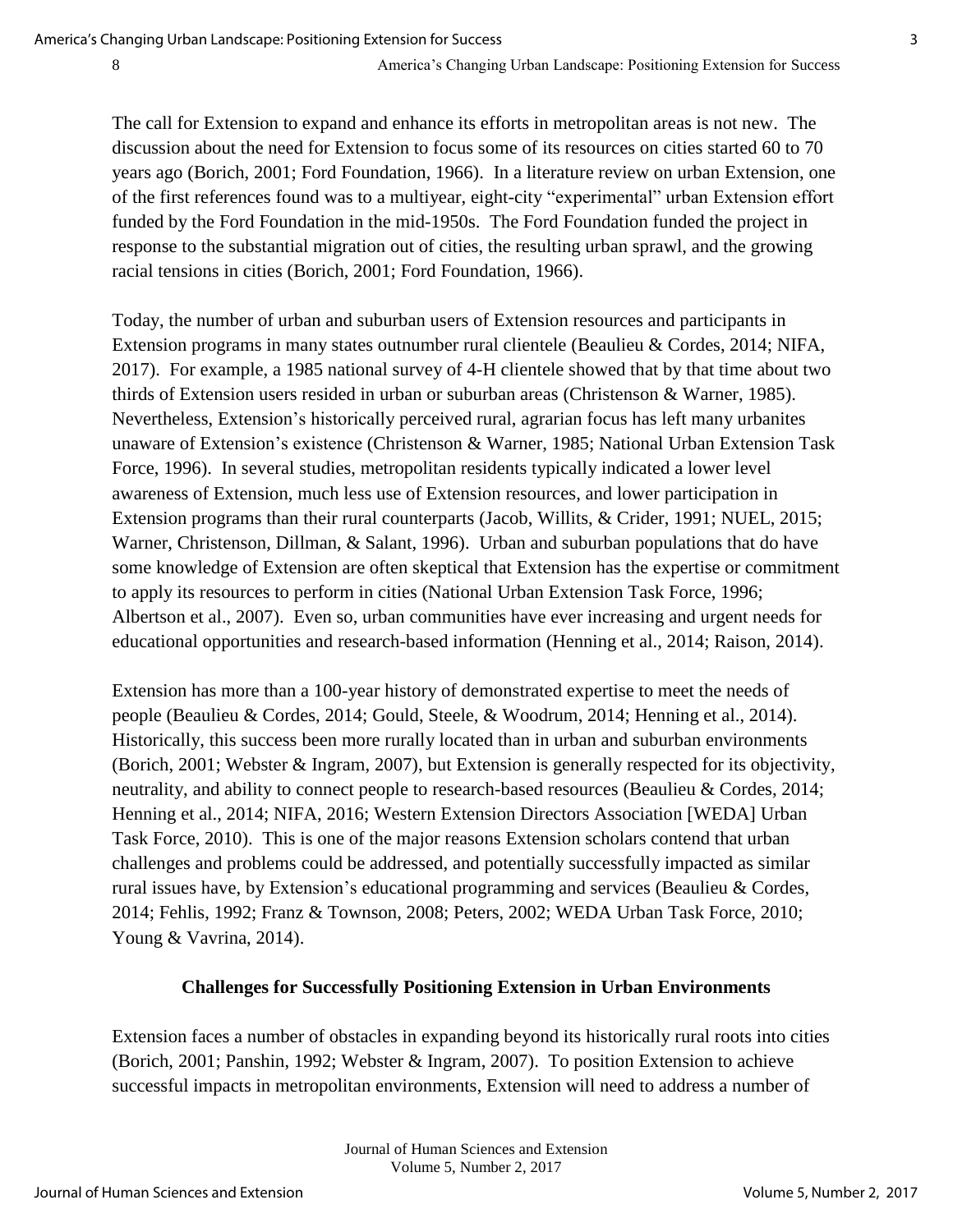internal organizational or system challenges. Although most of the barriers identified in a review of Extension literature are primarily Extension practitioner supposition, the literature suggests a fairly consistent set of barriers that include limited or declining resources, Extension history and politics, access to broad university technical expertise, programming designed for metropolitan audiences, and staffing (Fehlis, 1992; Henning et al., 2014; Panshin, 1992; Warner et al., 1996).

# **Limited or Declining Resources**

Over the past several decades, stable or declining budgets have inhibited the ability of Extension to expand staffing in urban areas or develop new programs without it being at the expense of traditional constituencies and programs (Fehlis, 1992; National Urban Extension Task Force, 1996; Warner et al., 1996). The federal Extension budget has remained relatively stable for more than two decades (NIFA, 2016), and many state and county Extension budgets have been reduced as local governments lost revenue during the economic recession of the last decade.

# **Extension Politics**

For decades, a philosophical debate has occurred across the national Extension system about how many Extension resources should be focused on urban areas. In some places, an adversarial situation has arisen of rural versus urban (Panshin, 1992). There are strong voices on both sides of the debate both internally within Extension and externally amongst past, current, and potentially new clientele groups. Those in favor of a rural agricultural emphasis passionately and tenaciously argue that increased attention to urban areas will mean fewer resources for rural and agricultural areas (Panshin, 1992). These arguments are not without cause, given Extension's declining financial resource streams described above; however, urban and rural communities and residents are interdependent because many complex socioeconomic issues are not contained by arbitrary county lines or city boundaries (Henning et al., 2014; NUEL, 2015).

It must be remembered that Extension has been present in cities for more than 60 years (Ford Foundation, 1966). Granted, in many locations, Extension might only have a token existence (Panshin, 1992), but there is a considerable amount of successful Extension work being conducted in cities as reported through the *Journal of Extension*, national urban Extension conferences, and special reports. As noted previously, the number of urban and suburban users of Extension resources and participants in Extension programs in many states outnumber rural clientele (Beaulieu & Cordes, 2014; NIFA, 2017), while more than 30 years ago, a national study of 4-H clientele indicated two-thirds of the clientele lived in metropolitan areas (Warner et al., 1996).

Societal problems and challenges are not contained within arbitrary municipal boundaries. With the interdependence of rural and urban communities, and the large number of people living in

> Journal of Human Sciences and Extension Volume 5, Number 2, 2017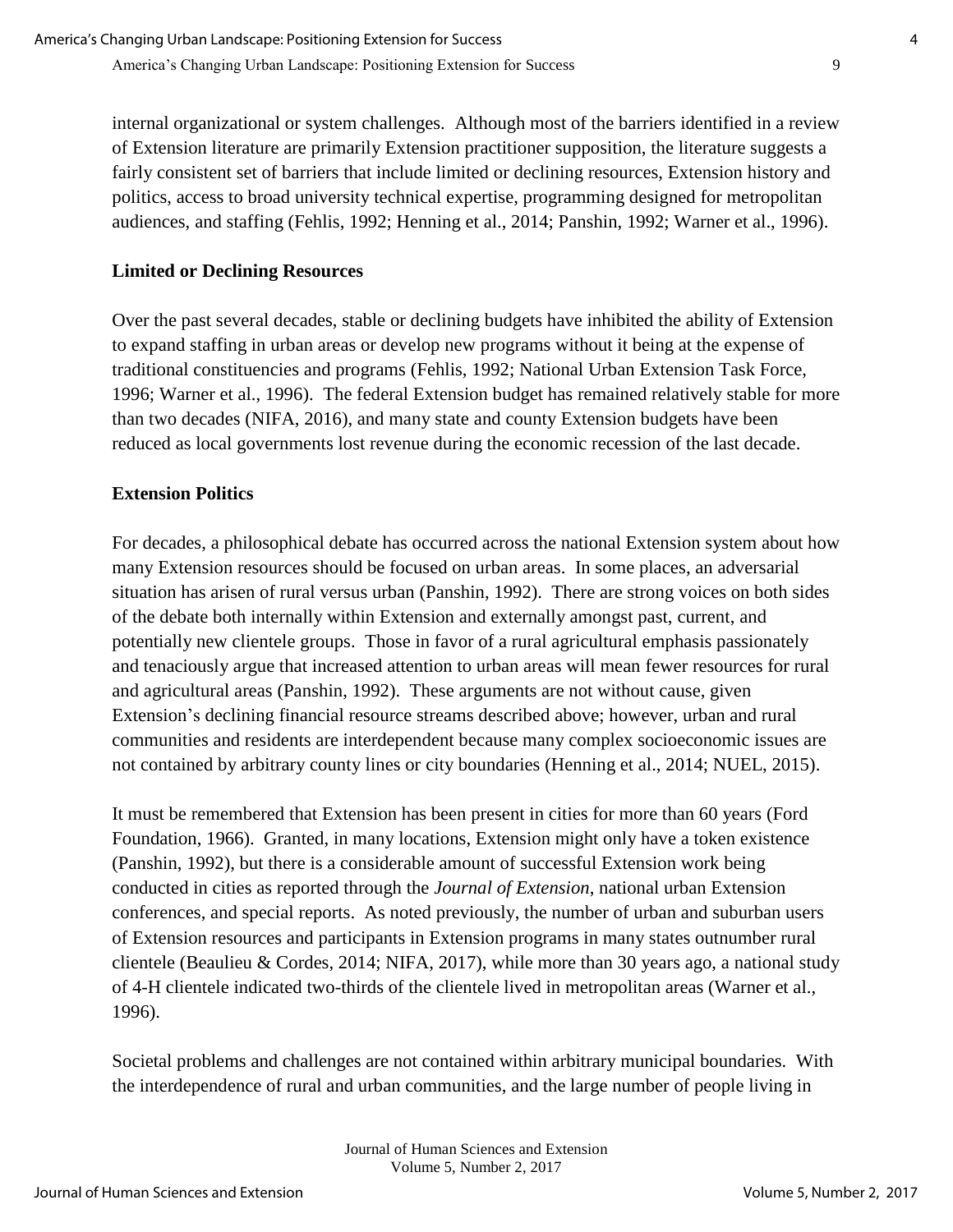metropolitan areas, it is necessary for Extension to have a meaningful presence in cities. Additionally, it would be naïve of Extension not to acknowledge the political imperative for it to work in cities. Not only does more of the U.S. population live in metropolitan and urban areas, but more of the federal and state legislatures that approve funding for Extension are composed of representatives from metropolitan areas than representatives from rural areas (Krofta & Panshin, 1989).

#### **Access to Broad University Technical Expertise**

Effective urban Extension programs need to be informed by research and based on best practices because urban issues are very complex (Henning et al., 2014; National Urban Extension Task Force, 1996). Solutions do not always conform to traditional university disciplines or department structures. Progress toward sustainable, high quality urban environments requires an interdisciplinary approach formed by scholars from a broad spectrum of academic disciplines (Bull, Cote, Warner, & McKinnie, 2004; WEDA Urban Task Force, 2010). Contributions and insights from single disciplines, while important, are not sufficient to help transform urban society. Any university response must be interdisciplinary in nature which accentuates the need for Extension to engage with more units of the Land-Grant University in addition to the colleges of agriculture (Blewett, Keim, Leser, & Jones, 2008; Henning et al., 2014; Vines, Watts, & Parks, 1963).

#### **Programming Designed for Metropolitan Audiences**

As communities began to change due to expansion and shifts in populations so did Extension programming (Borich, 2001; Schaefer, Huegel, & Mazzotti, 1992; Webster & Ingram, 2007). In the last half century, to effectively position Extension in urban settings, Extension has diversified its educational programming portfolio to respond to the needs of people living in urban and metropolitan areas (Beaulieu & Cordes, 2014; Fehlis, 1992; Gould et al., 2014); however, much of the curricula, delivery methods, and programming currently offered for urban residents is adapted from rural experiences and not specifically developed for an urban audience (Krofta & Panshin, 1989; National Urban Extension Task Force, 1996; WEDA Urban Task Force, 2010). Although some of the materials and delivery methods adapt well, others do not (Borich, 2001). Urban audiences may have difficulty relating in meaningful ways to examples in teaching material that were not designed from an urban perspective (Webster & Ingram, 2007). Program delivery methods and techniques must also vary widely to take into account the rich urban tapestry of diversity and commonalities found in urban centers (Fehlis, 1992; National Urban Extension Task Force, 1996; WEDA Urban Task Force, 2010). According to Rasmussen (1989), the ability to effectively make adjustments to ensure programmatic relevancy and effective delivery will determine the future of Extension. Programs need to be targeted to key issues and audiences and planned for visible impact (Krofta & Panshin, 1989).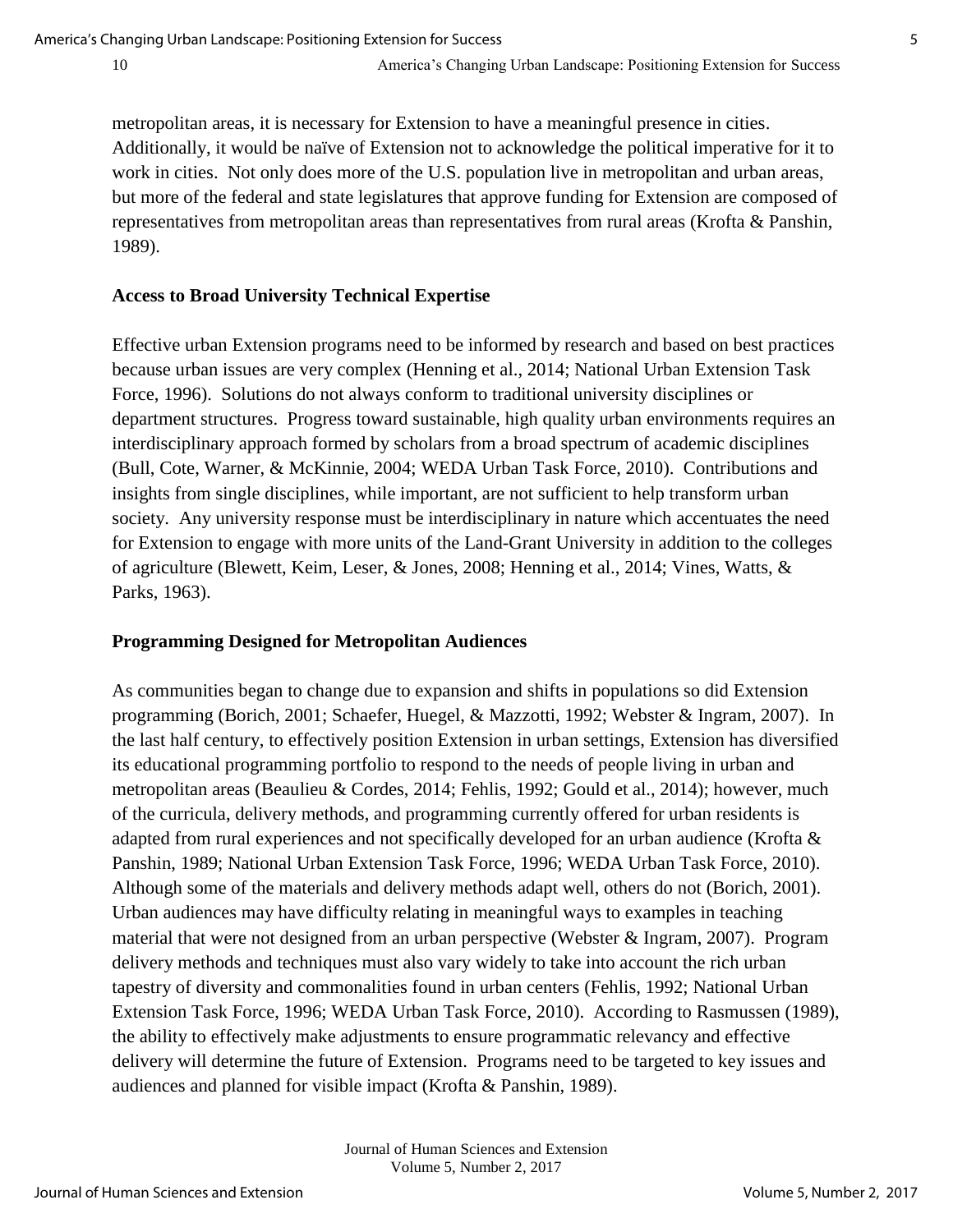Additionally, Extension needs to continue to expand its use of technology to reach urban audiences (Dromgoole & Boleman, 2006; Guenthner & Swan, 2011; Robideau & Santl, 2011). Advances in technology and its expansive use in Americans' everyday lives have transformed and will continue to transform our society (Guenthner & Swan, 2011; Robideau & Santl, 2011). Today, people are constantly using electronic technology for entertainment, communication, learning, and business. Two studies found that Extension clientele demonstrate typical technology use patterns (Guenthner & Swan, 2011; Robideau & Santl, 2011). Extension clientele have identified some advantages to using technology, which include saving travel time and expenses, reaching new audiences, and having opportunities for multiple delivery systems as major advantages of distance education (Dromgoole & Boleman, 2006); however, they also indicated they experienced a number of barriers to using technology. The most common barriers identified were connectivity, lack of access to technology, and lack of competencies associated with technologies (Dromgoole & Boleman, 2006).

## **Staffing**

Cities and metropolitan areas are a mixture of values, attitudes, norms, and beliefs that have become woven together to create a distinctive culture. Nonetheless, Extension staff must realize that all ethnic minorities are not the same, nor do they share the same experiences or values just because they live in the same community (Krofta & Panshin, 1989; Webster & Ingram, 2007). To successfully respond to the needs of urban residents, Webster and Ingram (2007) explained that it is important for Extension educators to understand the perspectives of urban communities and the many economic, demographic, geographic, and political nuances that have historically and continually helped shape them. If Extension staff are seeking to offer programs and work effectively with urban residents, a basic understanding of the urban context is important to the success of the program and the acceptance of Extension.

Many Extension educators have little or no experience working with such diverse audiences or communities as those found in metropolitan areas (Webster & Ingram, 2007). Additional training on how to work with urban audiences and educational delivery methods is needed (Fehlis, 1992; National Urban Extension Task Force, 1996; Western Region Program Leaders Committee [WRPLC], 2008; Young & Vavrina, 2014). To position Extension staff to conduct high-quality work in urban settings will require individuals with sound training in the field of community development, applied social sciences, or other closely related fields (Beaulieu & Cordes, 2014); therefore, Extension needs to also consider what degrees, background, and experiences are necessary to adequately prepare an individual to serve as an urban Extension educator (Beaulieu & Cordes, 2014; Fehlis, 1992). Extension must be positioned as an organization staffed to meet the needs of a broader, more diverse urban and metropolitan population (Harriman & Daugherty, 1992; Krofta & Panshin, 1989).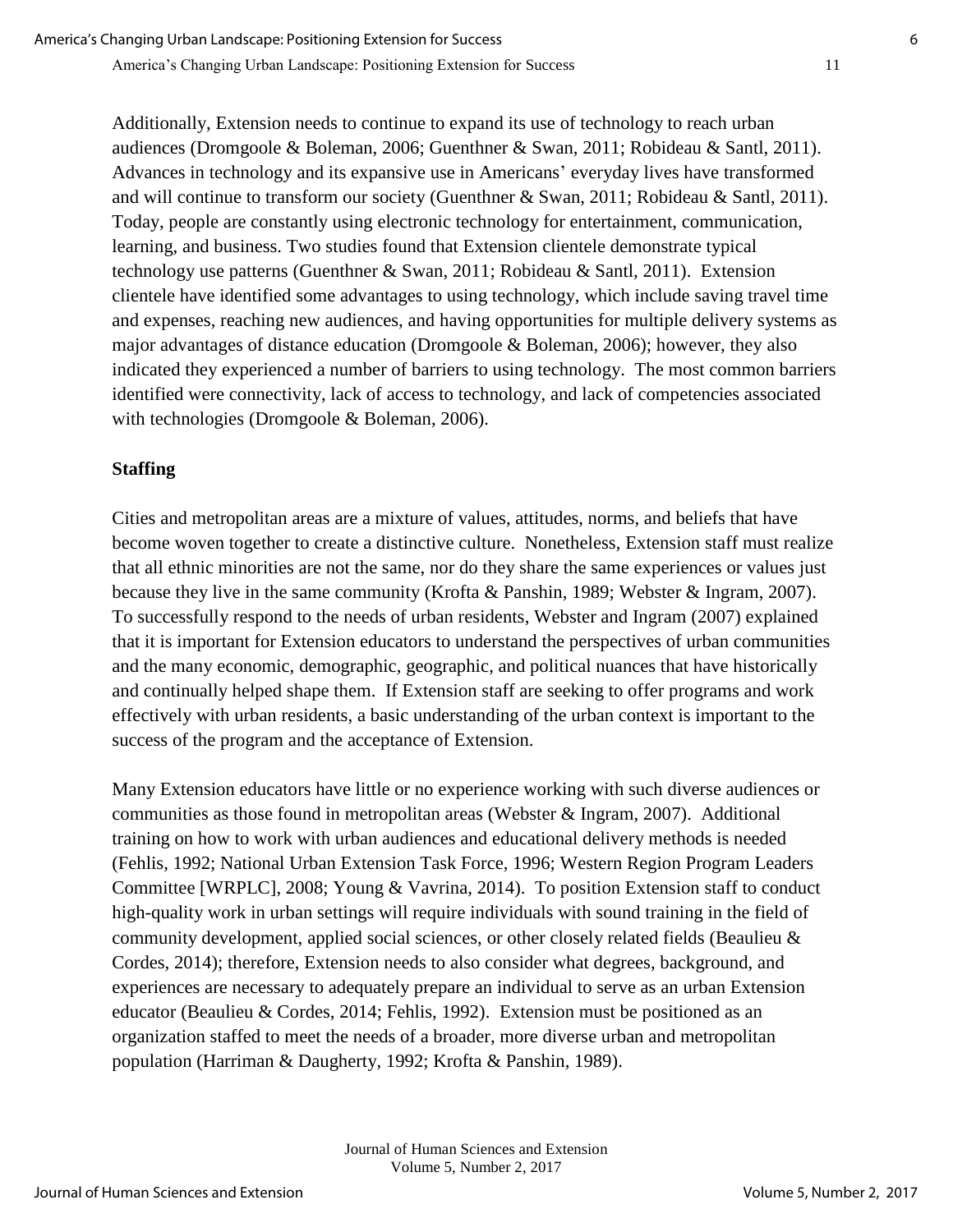## **The Urban Context**

Understanding the current, as well as the historical, urban context will be important for Extension to successfully position itself for impact and recognition in urban environments. The "urban context" is the complex mix of characteristics and features that comprise urban environments (LeGates, 2011). Most simplistically, it is the combination of social, demographic, political, and environmental factors that make urban environments different, and in some cases unique or distinct, from rural environments. Local, state, and national Extension personnel need to have a knowledge and appreciation of the unique urban environment in which they work as well as some understanding of the history of the area (Boyer, 1996; Peters, 2002; Rasmussen, 1989).

In the last 100 to 150 years since Extension was created and the national network of Land-Grant Colleges and Universities were established, there have been many economic, demographic, geographic, and political changes in the United States. These changes include a continuous shift of the country's economic base from rural areas into urban areas causing increased urban employment opportunities (Ferleger & Lazonick, 1994). In conjunction, the sustained improvements in agricultural productivity reduced the need for the number of on-farm laborers while actually increasing crop and livestock outputs (Ferleger & Lazonick, 1994).

These changes have led to the ongoing geographic shift of the population toward urbanization. As urban and suburban centers have sprung up across the country and continued to expand in most parts of the country, so have the number of governmental units (Hogue, 2013). There are also increased numbers of civic or religious organizations and for profit and nonprofit organizations in urban centers that are doing similar work to some Extension efforts (NUEL, 2015). These entities can be potential partners or competitors.

Improvements in nutrition, health, medicine, and occupational and public safety now allow many Americans to live longer than their great grandparents, grandparents, and parents lived. Longer life spans and immigration are some reasons the U.S. population continues to grow. While the population has grown, it has also become more racially and ethnically diverse (U.S. Census Bureau Public Information Office, 2012).

Although these economic, demographic, geographic, and political changes are often discussed, what is not often discussed are the causational effects that Land-Grant Universities have had on some of these changes, and in turn, how these changes have or should be impacting the work of Extension, especially in urban centers where the majority of the U.S. population now live. For Extension to have a substantive metropolitan presence, it will be imperative for leaders at all levels to continually consider societal and environmental changes.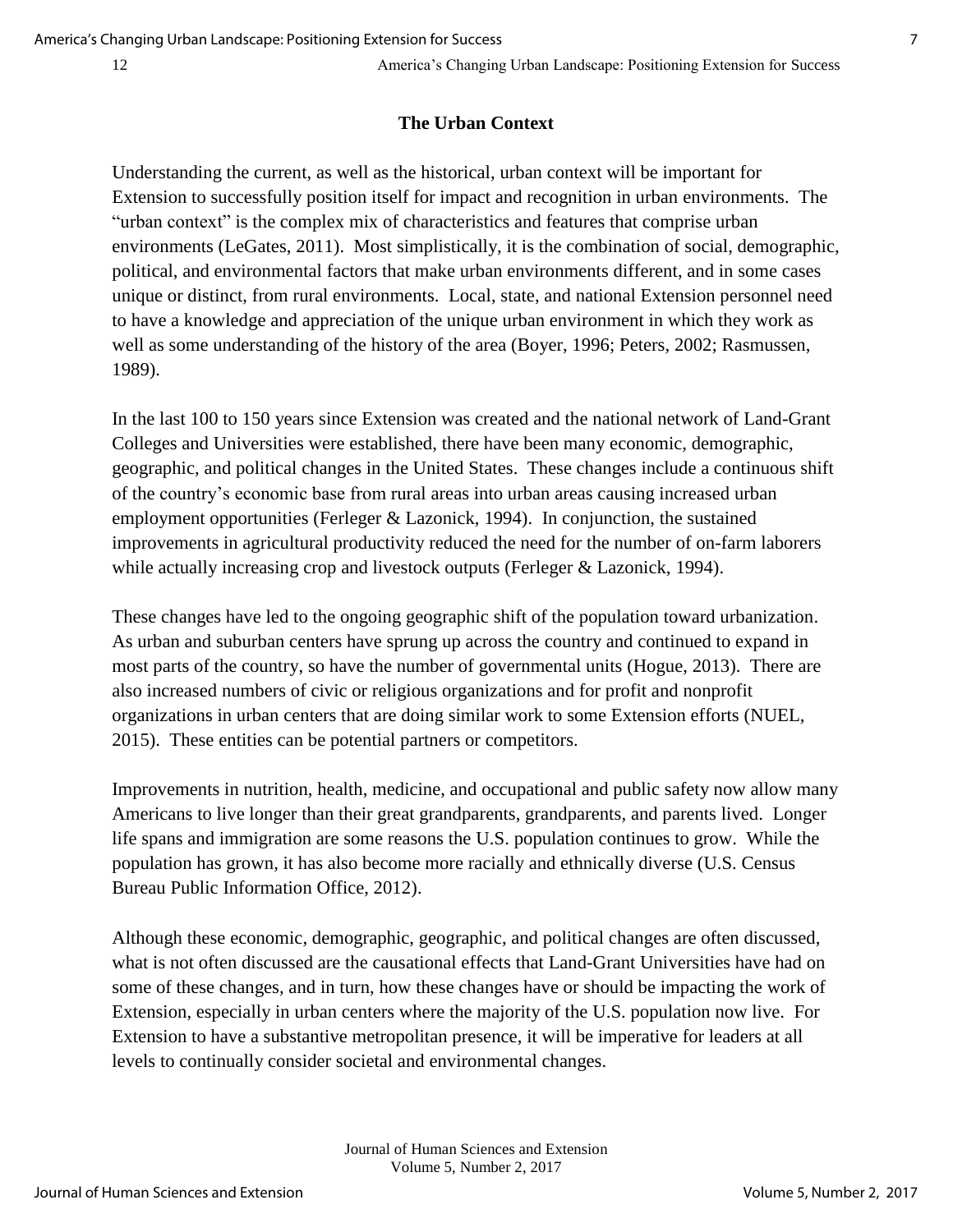# **Economic Changes**

The passage of the 1862 Morrill Act has been described by some scholars as a teleological shift in the history of higher education in the United States (Kerr, 1963; McDowell, 2003; Ward & Moore, 2010). The legislation caused an unprecedented opening of higher education to a wider portion of the nation's population than ever before and certified that the applied sciences were indeed appropriate material for university study (Ward & Moore, 2010). This had a democratizing effect on the curriculum that was just as transformative as the opening of college enrollment beyond the socially and economically privileged classes (Veysey, 1965; Ward & Moore, 2010). The linkages of the Land-Grant Universities to the daily lives of citizens earned them the designation of "democracy's colleges" and cemented the connection between American colleges and universities to communities (Campbell, 1995; Glass & Fitzgerald, 2010).

As Land-Grant Colleges and Universities established state-level Extension systems, trained agronomists were placed in almost every agricultural county across the United States to work directly with farmers to increase the production, food safety, and security of America's food system (Mayberry, 1991; National Association of State Universities and Land-Grant Colleges [NASULGC], 1987; Ross, 1969). Subsequently, as agricultural productivity increased and farm labor demands decreased, excess workforce located in rural areas sought employment elsewhere, primarily in urban centers (Ferleger & Lazonick, 1994).

Furthermore, Land-Grant engineering alumni played a large and direct role in the rapid technological development seen in the United States in the late 19th and early 20th centuries (Marcus, 2004). According to Ferleger and Lazonick (1994), there is evidence that America's Land-Grant Universities provided the foundation for the higher education infrastructure that produced the bulk of agricultural scientists and industrial engineers in the United States. These scientists and engineers became the critical human resources in the managerial workforce for government and business that allowed for the development of the world's foremost technologybased economy in the United States in the 20th century.

## **Demographic and Geographic Changes**

In the last century, the geographic distribution of the American population has dramatically changed (U.S. Census Bureau, 2017). By 1992, the United States' population had shifted from rural to urban and minority populations were growing rapidly (Harriman & Daugherty, 1992). The United States Census Bureau showed that by 2010, more than 80% of the population lived in metropolitan areas, and the Census Bureau's population forecasts indicate this trend is likely to continue. Projections show that during the next few decades, America will continue to become an older and more diverse population (U.S. Census Bureau Public Information Office, 2012).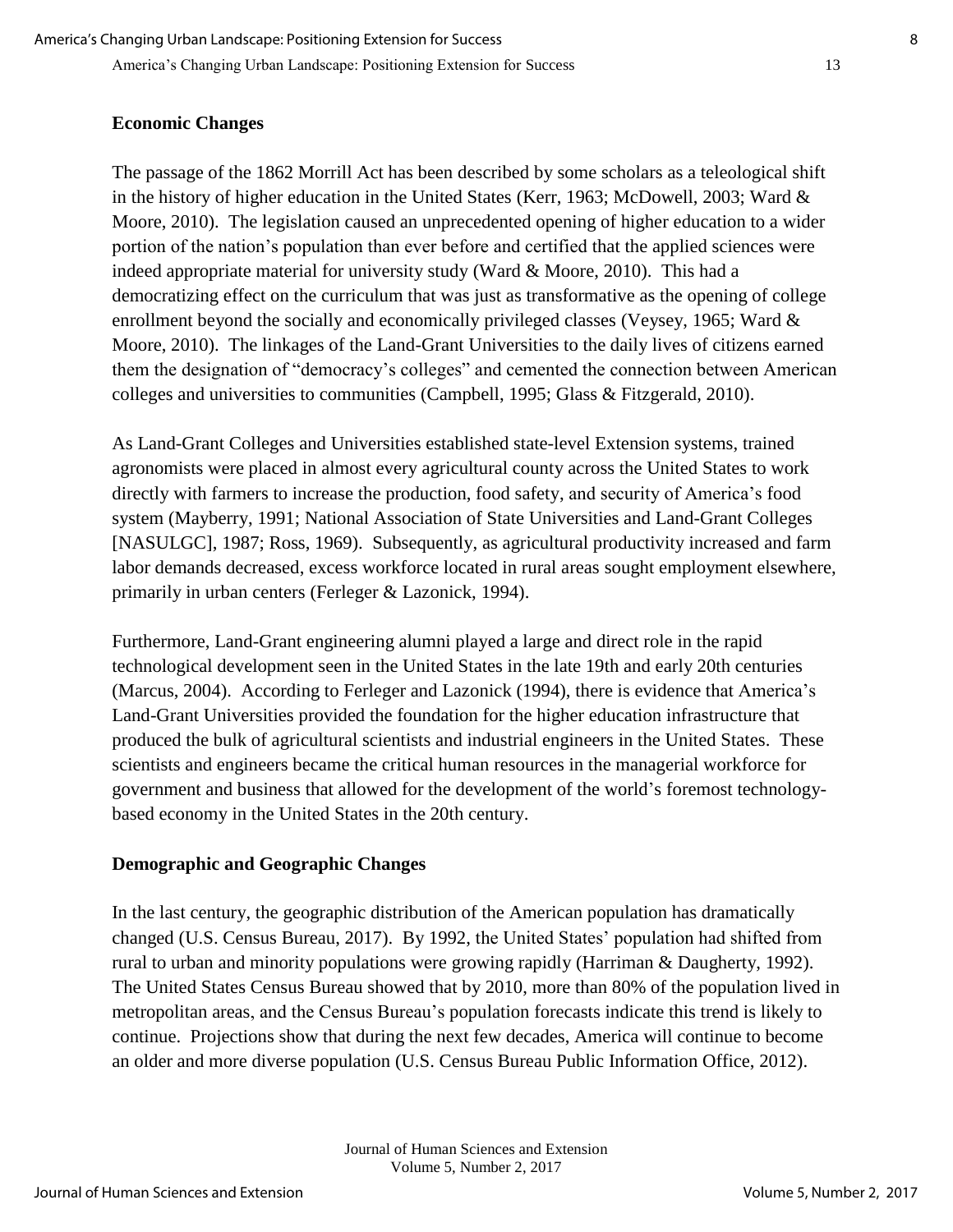Consequently, America's cities and metropolitan areas have become a diverse mixture of cultures, attitudes, norms, and beliefs. Some urban areas, like many cities in the South and West, are growing and economically thriving, while many older cities in the Northeast and Midwest, often referred to as "Rust Belt" cities, are losing population, struggling economically, and endeavoring in redevelopment efforts (WRPLC, 2008). Because of the unique mix of demographic and economic factors, each urban area has a distinct culture (Beaulieu & Cordes, 2014; NUEL, 2015).

As the population of the country has moved from farms and small towns to cities and metropolitan areas, so have many economic, social, and environmental challenges and problems. Rural and urban residents share common issues such as poverty, affordable housing, food security, family financial security, affordable and accessible health care, public safety, water quality, and waste management (Fehlis, 1992; Henning et al., 2014). Although the challenges and problems are often the same, the underlying causes are frequently different (Fehlis, 1992). Nonetheless, metropolitan and rural communities and residents are interconnected and interdependent. It has become clear that the complexities of issues found in cities do not stop at the city boundary or the rural county line (Henning et al., 2014; NUEL, 2015). Shared urban and rural prosperity is only possible with flourishing urban centers and sustainable rural communities (Schwartz, 2015).

## **Political Changes**

Most metropolitan areas are comprised of multiple governmental jurisdictions, governed by numerous local, city, and county elected officials. The complexities of today's economic, social, and environmental issues usually affect multiple governmental jurisdictions. While some services are coordinated across multiple jurisdictional boundaries (like economic development, transportation, recreation and planning), many social, public safety, and educational services are provided only within a single jurisdiction. These single jurisdictions are often cities, other local units of government, or counties. When issues cross jurisdictional boundaries, as they most often do in metropolitan areas, providing services and finding solutions to them are often politically influenced (NUEL, 2015).

Urban areas have not only multijurisdictional governmental units and service providers but also large numbers of civic, religious, nonprofit, and for-profit organizations. Frequently, significant numbers of these organizations do work similar to some Extension efforts (NUEL, 2015). These entities can be potential partners or competitors, collaborating or competing for clientele, funding, and public recognition of their work and impacts. Navigating these relationships takes skill and political savvy; Extension has been in the power sharing, collaborative, partnership building business for more than 100 years (Peters, 2002; Rasmussen, 1989). Nonetheless, the unique culture of each individual urban area, the multifaceted sociopolitical landscape of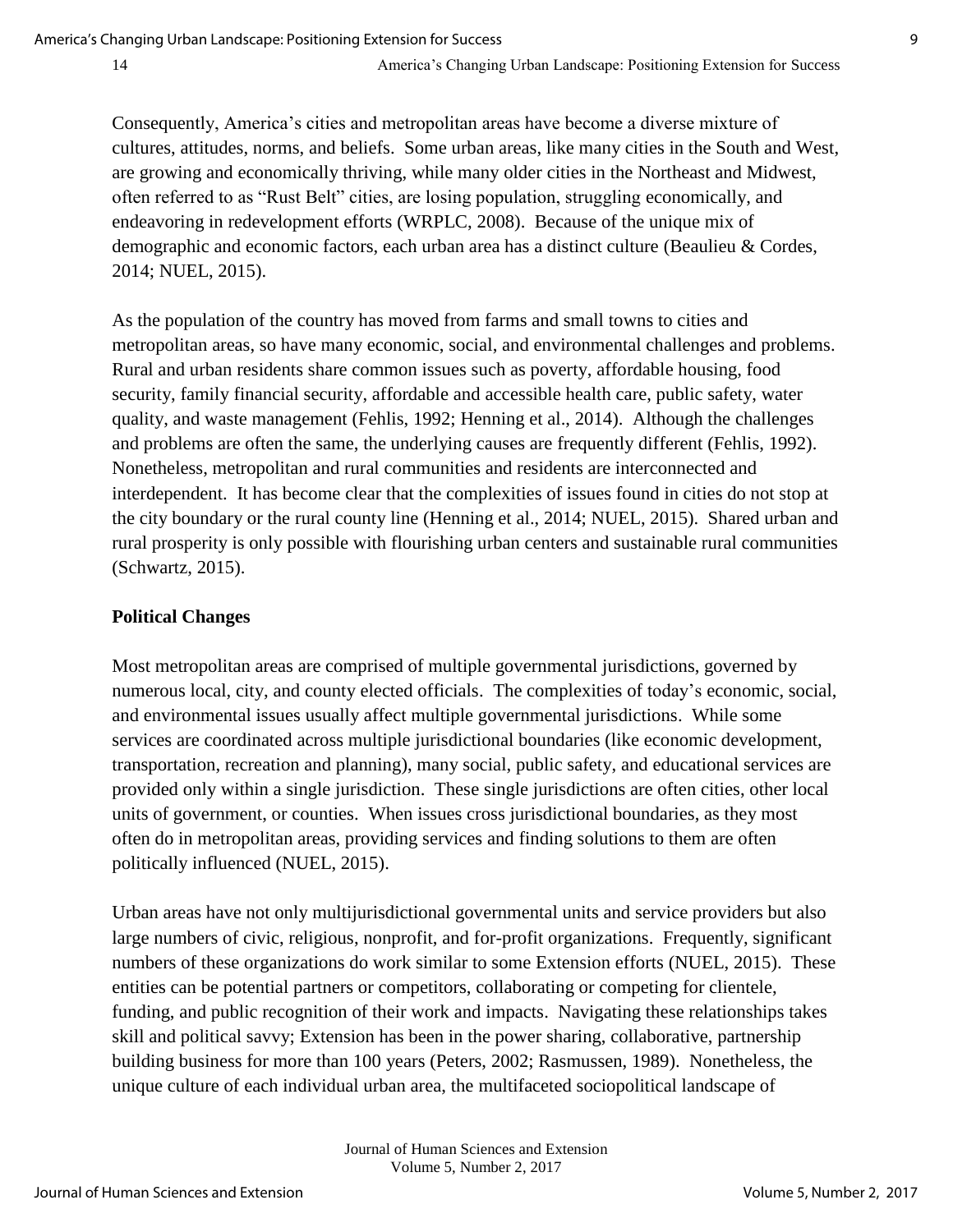working in urban settings, the complex nature of many urban issues, and the collaboration with or competition from other service providers will require a new Extension engagement model in metropolitan areas (Boyer, 1996; NUEL, 2015).

# **Examples of Successful Positioning in Cities**

There are a number of states that have strong urban and suburban operational and educational programming models that could be the foundation for state-level recommendations or models to successfully position Extension within metropolitan environments (WEDA Urban Task Force, 2010; WRPLC, 2008). Countless examples of these can be found in the *Journal of Extension* [\(www.joe.org\)](http://www.joe.org/) and as evidenced by presentations and exhibits at the National Urban Extension Conference (University of Georgia Agricultural Extension, 2015; University of Minnesota Extension, 2017).

The Michigan State University (MSU) Urban Collaborators and the Urban Planning Partnerships (UPP) are strong examples of effective metropolitan community development programs. These programs are joint outreach initiatives between the MSU Urban and Regional Planning Program and MSU Extension (Kotval, 2003; Albertson, Holmes, & USU Metro Urban Task Force, 2007). Another good example is the classes offered by the University of California, Davis (UC Davis) as part of a public or private partnership. UC Davis sees this program as the key to successful urban land development (Albertson et al., 2007). The University of Wisconsin Extension established an urban partnership that was important in helping them start a Small Business Development Center. The Center was established to help potential entrepreneurs in urban areas struggling with restoration and renewal (Albertson et al., 2007).

In the West, the University of Washington in Seattle and Portland State University offer urban "outreach" programs that are decidedly different from most Extension programs in western cities (WEDA Urban Task Force, 2010). These programs are much more focused on student service learning capstone projects. In Portland, Extension is engaged in complex collaborations around such important research problems as sustainable food systems, urban rural interdependence, storm water research, and conversion of public transportation and county fleet vehicles to biodiesel (WEDA Urban Task Force, 2010).

Multifaceted urban Extension centers or multiple neighborhood-based Extension offices located in densely populated urban areas are ways some states are working to facilitate access for urban residents to Extension programs, resources, and technical assistance of Land-Grant Universities. Implementing the urban center concept has allowed several states to effectively use existing resources, develop new resources, and establish themselves as vital catalysts for political, social, and economic change for families, individuals, and communities in urban environments (MSU Extension, 2016; Albertson et al., 2007).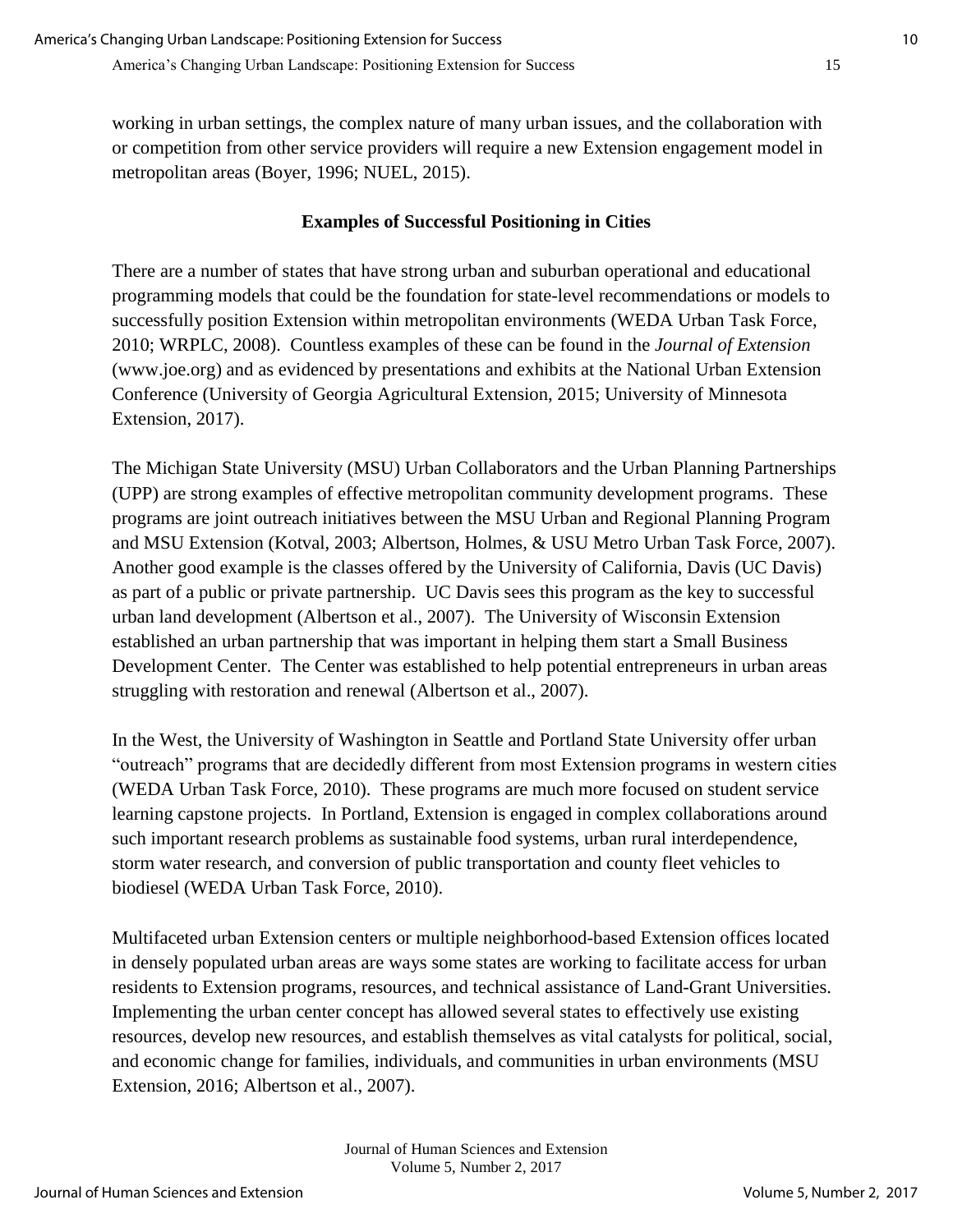The centers can serve as a primary source of support to field-based staff in cities in implementing comprehensive, research-based, interdisciplinary Extension outreach and educational programs targeted to specific identified clientele (Albertson et al., 2007). The urban Extension center model has been implemented in nine of Alabama's most metropolitan areas, as well as Pittsburgh, Detroit, New York, and Minneapolis to name a few (Alabama CES, 2015; Cornell University, 2017; MSU Extension, 2016; Penn State Extension, 2015).

An important element of these examples is the value of featuring the Extension name, presence, and mission-focus when partnering, innovating new programs, and communicating with multiple stakeholders. Examples also illustrate how Extension leaders establish relationships and provide relevant Extension imaging, messaging, and programming.

### **Conclusions**

For more than 100 years, Extension has a history of positioning itself for success within America's changing economic, demographic, and political landscape. Extension has demonstrated technical expertise in the national system of Land-Grant Universities and success in adapting and delivering educational programs to meet the needs of people (Beaulieu & Cordes, 2014; Gould et al., 2014; Henning et al., 2014). A review of Extension history shows that for more than 60 years, this expertise has been applied with success in scattered cities and metropolitan settings across the United States (Borich, 2001; Ford Foundation, 1966). To expand its footprint and impacts in cities, suburbs, and large metropolitan regions, Extension should strive to document best practices and learn from the numerous operational and educational programming models present throughout its national network. Extension should explore the potential to use these successful examples to build a foundation of state-level recommendations or models for successfully positioning Extension within metropolitan environments (WEDA Urban Task Force, 2010; WRPLC, 2008). Extension can also learn best practices from other civic, religious, for-profit, and nonprofit organizations that are located in urban settings and have a documented history of successful impacts.

A review of Extension literature provides insight into some of the obstacles or barriers Extension will need to overcome as it works to position itself for expanded success in urban areas. They include limited or declining resources, Extension history and politics, access to broad university technical expertise, programming designed for metropolitan audiences, technology, and staffing (Fehlis, 1992; Henning et al., 2014; Panshin, 1992; Warner et al., 1996). At this point, these barriers have primarily been identified and reported in the literature by Extension practitioners who are documenting their experiences working in urban settings. Extension might benefit from a more thorough examination of the barriers identified by practitioners to validate and potentially expand the list, along with looking for city, suburban, regional, and/or national patterns across the national Extension network. A more thorough documentation and understanding of potential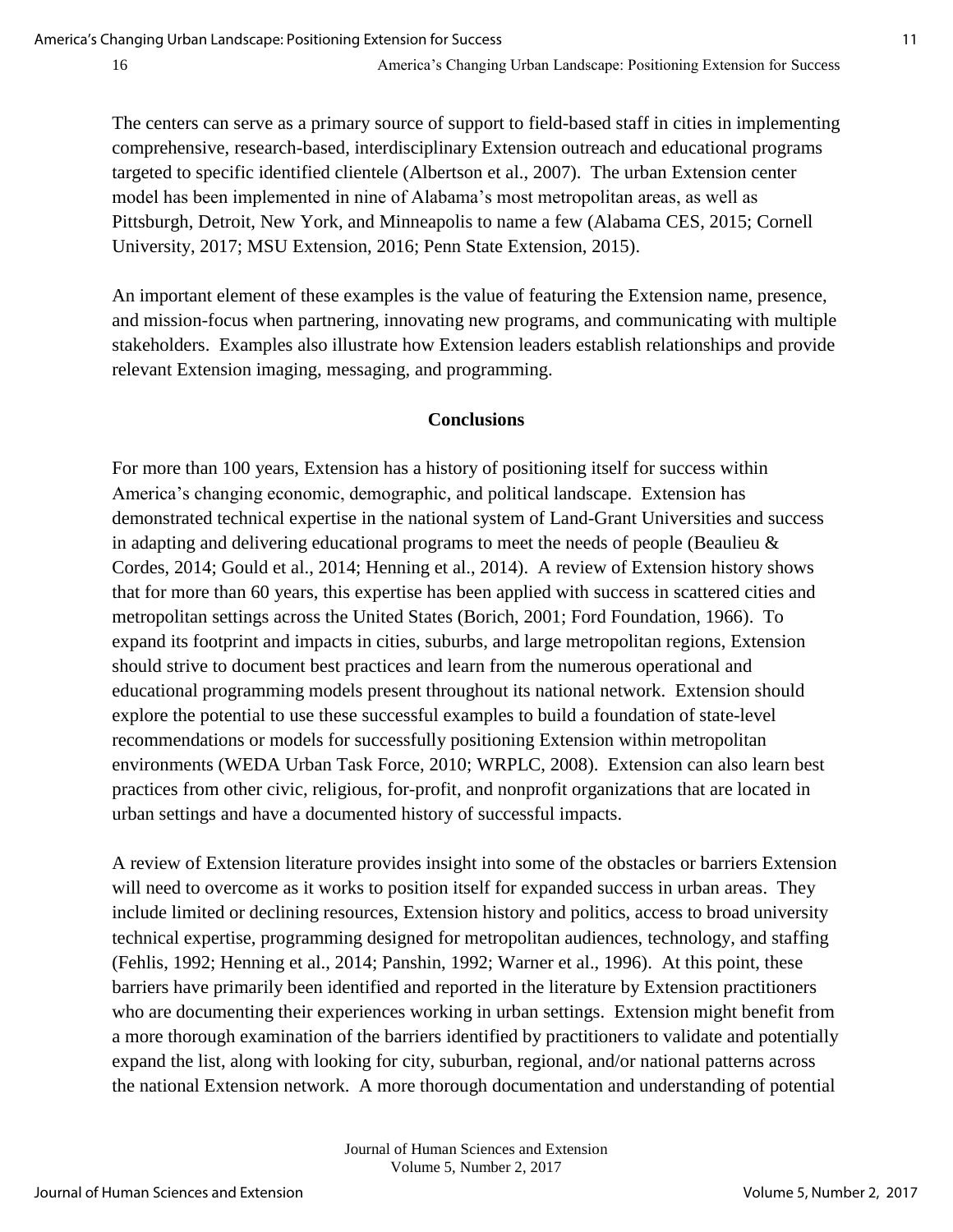internal and external barriers could assist Extension in more accurately identifying the challenges it faces in successful positioning and crafting successful solutions.

Extension has an expansive expertise in understanding and working in rural communities but understands the 21st century urban context to a lesser degree (Boyer, 1996; Peters, 2002; Rasmussen, 1989). Extension could benefit by drawing on the knowledge of numerous Land-Grant Universities to assist local Extension staff, state Extension systems, and the national Extension system to have a deeper knowledge and appreciation of the unique urban environment. Locally, Extension staff and state Extension systems might also benefit by understanding the local history of the residents and the area to increase the effectiveness of working in those settings.

Extension has a lot of expertise from which it can pull to successfully position itself in urban settings, but it also does not have all the answers. The national- and state-level Extension systems continue to search for solutions to some of the obstacles they experience. To take advantage of the opportunities in urban settings, it will be important that Extension approaches this challenge with a "both/and" mentality toward its work in rural settings. The expansion of Extension's work in cities, suburbs, and large metropolitan areas should not come at the expense of its work in rural communities and with agricultural producers (Rasmussen, 1989). Rural and urban residents and communities are connected and interdependent (Henning et al., 2014; NUEL, 2015). The complexities of issues found in cities do not stop at the city boundary or the rural county line. Shared urban and rural prosperity is only possible with flourishing urban centers and sustainable rural communities (Schwartz, 2015) and should be the goal for which Extension strives as it positions itself to achieve programmatic relevancy and effective delivery of Extension and Land-Grant University resources in urban settings. As Rasmussen (1989) indicated, the ability to effectively make these adjustments will determine the future of Extension.

# **References**

- Alabama Cooperative Extension System (CES). (2017). *Alabama Cooperative Extension System - county offices*. Retrieved from http://www.aces.edu/main/#
- Albertson, M., Holmes, D. L., & USU Metro Urban Task Force. (2007). *Metro Extension . . . the future is now*. Logan, UT: Utah State University.
- Argabright, K., McGuire, J., & King, J. (2012). Extension through a new lens: Creativity and innovation now and for the future. *Journal of Extension*, *50*(2), Article 2COM2. Retrieved from http://www.joe.org/joe/2012april/comm2.php
- Bailey, L. H., Wallace, H., Butterfield, K. L., Page, W. H., Pinchot, G., Barnett, C. S., & Beard, W. A. (1909). *Report of the country life commission*. Washington, DC: Government Printing Office.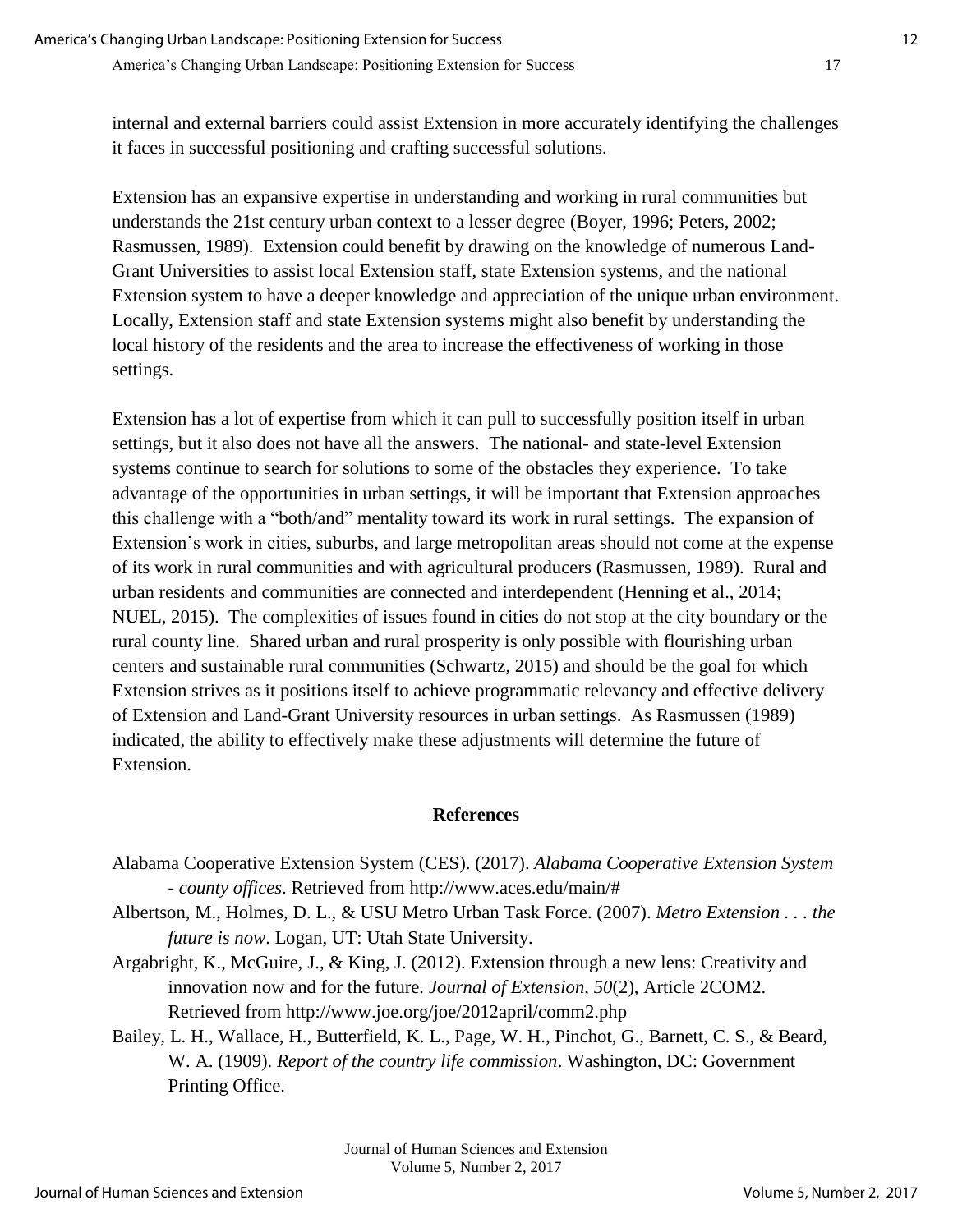- Beaulieu, L. J., & Cordes, S. (2014). Extension community development: Building strong, vibrant communities. *Journal of Extension*, *52*(5), Article 5COM1. Retrieved from http://www.joe.org/joe/2014october/comm1.php
- Blewett, T. J., Keim, A., Leser, J., & Jones, L. (2008). Defining a transformational education model for the engaged university. *Journal of Extension*, *46*(3), Article 3COM1. Retrieved from http://www.joe.org/joe/2008june/comm1.php
- Bloir, K., & King, J. (2010). Change, who . . . me? *Journal of Extension*, *48*(1), Article 1COM1. Retrieved from http://www.joe.org/joe/2010february/comm1.php
- Borich, T. O. (2001). The Department of Housing and Urban Development and Cooperative Extension: A case for urban collaboration. *Journal of Extension*, *39*(6), Article 6FEA2. Retrieved from http://www.joe.org/joe/2001december/a2.php
- Boyer, E. L. (1996). The scholarship of engagement. *Journal of Public Services & Outreach*, *1*(1), 11–20. Retrieved from http://openjournals.libs.uga.edu/index.php/jheoe/article/ view/253/238
- Bull, N. H., Cote, L. S., Warner, P. D., & McKinnie, M. R. (2004). Is Extension relevant for the 21st century? *Journal of Extension*, *42*(6), Article 6COM2. Retrieved from http://www.joe.org/joe/2004december/comm2.php
- Campbell, J. R. (1995). *Reclaiming a lost heritage: Land-grant and other higher education initiatives for the twenty-first century*. Ames, IA: Iowa State University Press.
- Christenson, J. A., & Warner, P. D. (1985). Extension's future is today. *Journal of Extension*, *23*(2), Article 2FEA6. Retrieved from http://www.joe.org/joe/1985summer/a6.php
- Cornell University. (2017). *Cornell Cooperative Extension New York City*. Retrieved from http://nyc.cce.cornell.edu
- Dromgoole, D. A., & Boleman, C. T. (2006). Distance education: Perceived barriers and opportunities related to Extension program delivery. *Journal of Extension*, *44*(5), Article 5RIB1. Retrieved from http://www.joe.org/joe/2006october/rb1.php
- Fehlis, C. P. (1992). Urban extension programs. *Journal of Extension*, *30*(2), Article 2FEA3. Retrieved from http://www.joe.org/joe/1992summer/a3.php
- Ferleger, L., & Lazonick, W. (1994). Higher education for an innovative economy: Land-grant colleges and the managerial revolution in America. *Business and Economic History*, *23*(1), 116–128. Retrieved from http://www.jstor.org/stable/23702838
- Ford Foundation. (1966). *Urban Extension: A report on experimental programs assisted by the Ford Foundation*. New York, NY: Ford Foundation.
- Franz, N. K., & Townson, L. (2008). The nature of complex organizations: The case of Cooperative Extension. *New Directions for Evaluation,* 2008(120), 5–14. doi:10.1002/ev.272
- Glass, C. R., & Fitzgerald, H. E. (2010). Engaged scholarship: Historical roots, contemporary challenges. In H. E. Fitzgerald, C. Burack, & S. Seifer (Eds.), *Handbook of engaged scholarship: Contemporary landscapes, future directions, Volume 1: Institutional change* (pp. 9–24). East Lansing, MI: Michigan State University Press.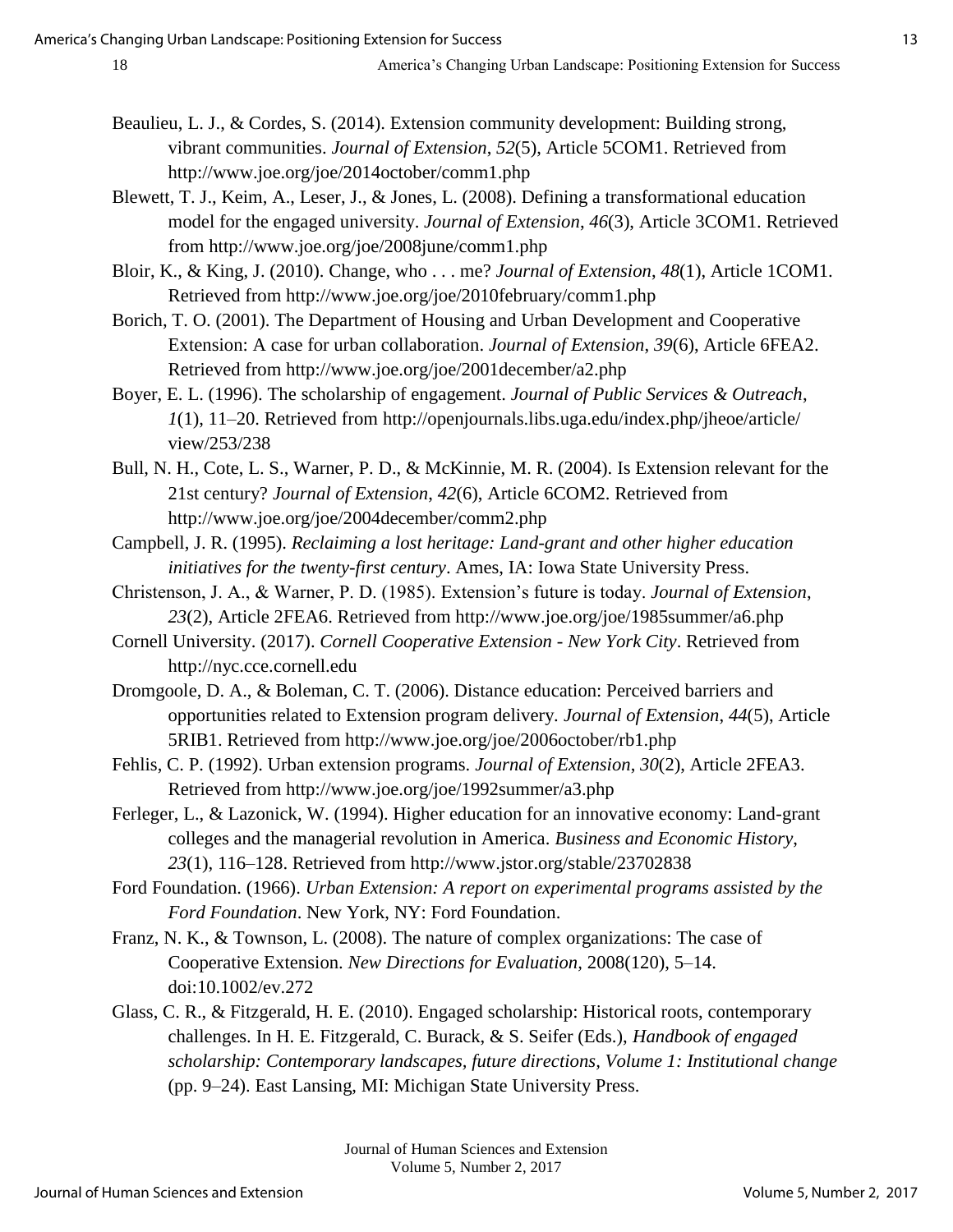- Gould, F. I., Steele, D., & Woodrum, W. J. (2014). Cooperative Extension: A century of innovation. *Journal of Extension*, *52*(1), Article 1COM1. Retrieved from http://www.joe.org/joe/2014february/comm1.php
- Guenthner, J. F., & Swan, B. G. (2011). Extension learners' use of electronic technology. *Journal of Extension*, *49*(1), Article 1FEA2. Retrieved from http://www.joe.org/joe/ 2011february/a2.php
- Harriman, L. C., & Daugherty, R. A. (1992). Staffing Extension for the 21st century. *Journal of Extension*, *30*(4), Article 4FUT1. Retrieved from http://www.joe.org/joe/1992winter/ fut1.php
- Henning, J., Buchholz, D., Steele, D., & Ramaswamy, S. (2014). Milestones and the future for Cooperative Extension. *Journal of Extension*, *52*(6), Article 6COM1. Retrieved from http://www.joe.org/joe/2014december/comm1.php
- Jacob, S. G., Willits, F. K., & Crider, D. M. (1991). *Citizen use of Cooperative Extension in Pennsylvania: An analysis of statewide survey data*. University Park, PA: Pennsylvania State University College of Agriculture.
- Kerr, C. (1963). *Uses of the university*. Cambridge, MA: Harvard University Press. Retrieved from http://raley.english.ucsb.edu/wp-content/uploads/Reading/Kerr.pdf
- Kotval, Z. (2003). University Extension and urban planning programs: An efficient partnership. *Journal of Extension*, *41*(1), Article 1FEA3. Retrieved from https://joe.org/joe/2003 february/a3.php
- Krofta, J., & Panshin, D. (1989). Big-city imperative: Agenda for action. *Journal of Extension*, *27*(3), Article 3FEA1. Retrieved from http://www.joe.org/joe/1989fall/a1.php
- LeGates, R. T., & Stout, F. (Eds.). (2011). *The city reader* (5th ed.). New York, NY: Routledge.
- Marcus, A. I. (Ed.). (2005). *Engineering in a land-grant context: The past, present, and future of an idea*. West Lafayette, IN: Purdue University Press.
- Mayberry, B. D. (1991). *A century of agriculture in the 1890 land-grant institutions and Tuskegee University, 1890*–*1990*. New York, NY: Vantage Press.
- McDowell, G. R. (2003). Engaged universities: Lessons from the land-grant universities and Extension. *The Annals of the American Academy of Political and Social Science*, *585*(1), 31–50. Retrieved from http://www.jstor.org/stable/1049749
- Michigan State University (MSU) Extension. (2016). *MSU Extension*. Retrieved from http://msue.anr.msu.edu/about
- National Association of State Universities and Land-Grant Colleges (NASULGC). (1987). *Serving the world: The people and ideas of America's state and land-grant universities*. Washington, DC: NASULGC.
- National Institute of Food and Agriculture (NIFA). (2016). *Extension: National Institute of Food and Agriculture*. Retrieved from https://nifa.usda.gov/extension
- National Institute of Food and Agriculture (NIFA). (2017). *About NIFA*. Retrieved from https://www.nifa.usda.gov/about-nifa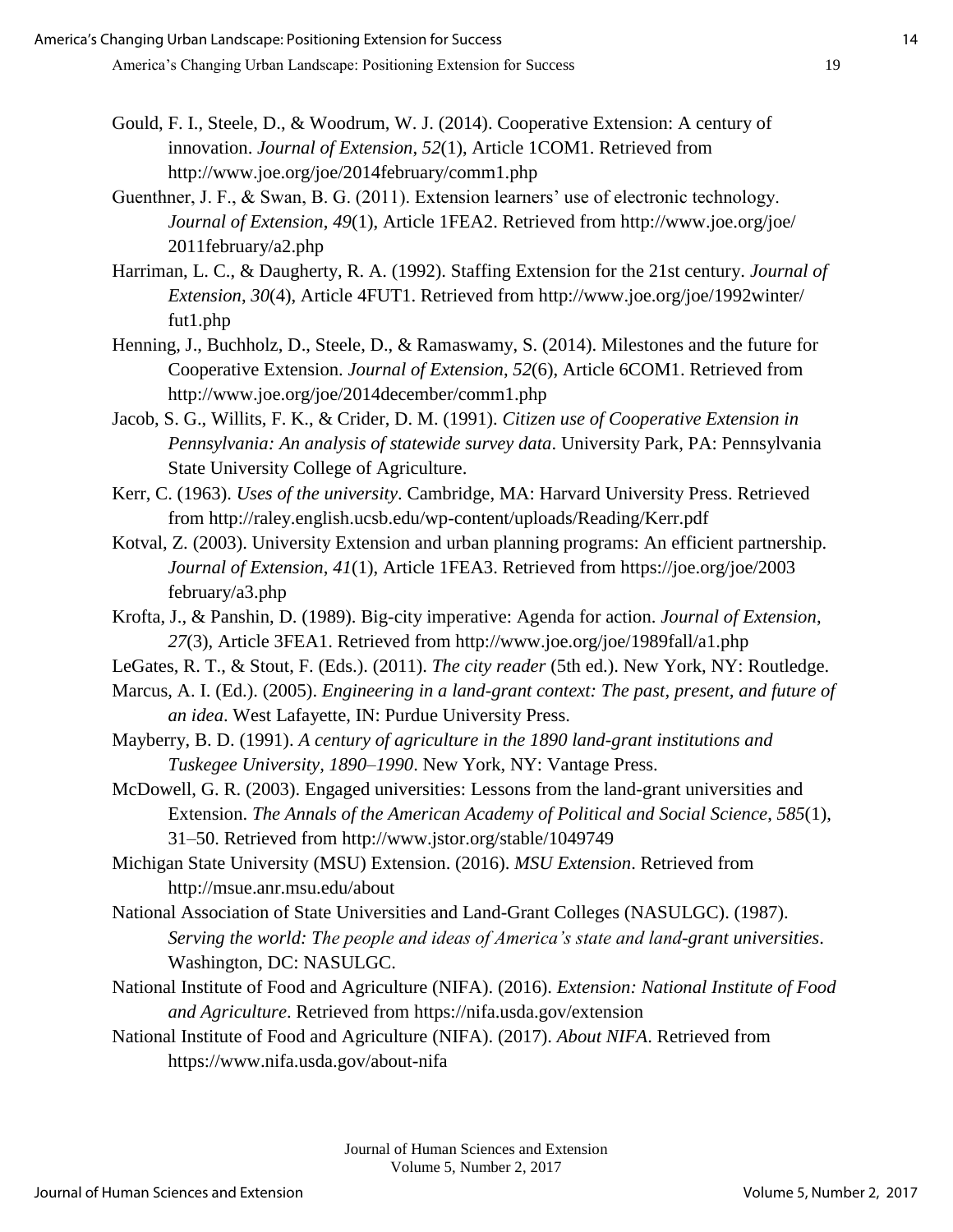- National Urban Extension Leaders (NUEL): De Ciantis, D., Fox, J., Gaolach, B., Jacobsen, J., Obropta, C., Proden, P., . . . Young, J. (2015). *A national framework for urban Extension: A report from the national urban Extension leaders.* Retrieved from http://media.wix.com/ugd/c34867\_668cd0780daf4ea18cb1daddad557c72.pdf
- National Urban Extension Task Force. (1996). *Urban Extension: A national agenda*. Washington, DC: United States Department of Agriculture. Retrieved from http://district4.extension.ifas.ufl.edu/UrbanExtension/PDF/Urban%20Extension,%20A% 20National%20Agenda.pdf
- Panshin, D. (1992). Overcoming rural-urban polarization. *Journal of Extension*, *30*(2), Article 2TP1. Retrieved from http://www.joe.org/joe/1992summer/tp1.php
- Penn State Extension. (2015). *Allegheny County Penn State Extension*. Retrieved from http://extension.psu.edu/allegheny
- Peters, S. J. (2002). Rousing the people on the land: The roots of the educational organizing tradition in Extension work. *Journal of Extension*, *40*(3), Article 3FEA1. Retrieved from http://www.joe.org/joe/2002june/a1.php
- Raison, B. (2014). Doing the work of Extension: Three approaches to identify, amplify, and implement outreach. *Journal of Extension*, *52*(2), Article 2FEA1. Retrieved from http://www.joe.org/joe/2014april/a1.php
- Rasmussen, W. D. (1989). *Taking the university to the people*. Ames, IA: Iowa State University Press.
- Robideau, K., & Santl, K. (2011). Strengthening 4-H program communication through technology. *Journal of Extension*, *49*(6), Article 6TOT2. Retrieved from http://www.joe.org/joe/2011december/tt2.php
- Ross, E. D. (1969). *Democracy's college: The land-grant movement in the formative state*. New York, NY: Arno Press.
- Schaefer, J. M., Huegel, C. N., & Mazzotti, F. J. (1992). Expanding into the urban arena. *Journal of Extension*, *30*(2), Article 2FEA2. Retrieved from http://www.joe.org/joe/1992summer/ a2.php
- Schwartz, B. (2015). *Issue briefing: Creating opportunity and prosperity through strengthening rural*–*urban connections*. Retrieved from http://www.nado.org/issue-brief-creatingopportunity-and-prosperity-through-strengthening-rural-urban-connections
- University of Georgia Agricultural Extension. (2015). *2015 National urban Extension conference*. Retrieved from http://extension.uga.edu/calendar/event.cfm?pk\_id=3104
- University of Minnesota Extension. (2017). *2017 National urban Extension conference*. Retrieved from http://z.umn.edu/urbanext2017
- U.S. Census Bureau. (2017). *Population distribution over time.* Retrieved from https://www.census.gov/history/www/reference/maps/population\_distribution\_over\_time. html